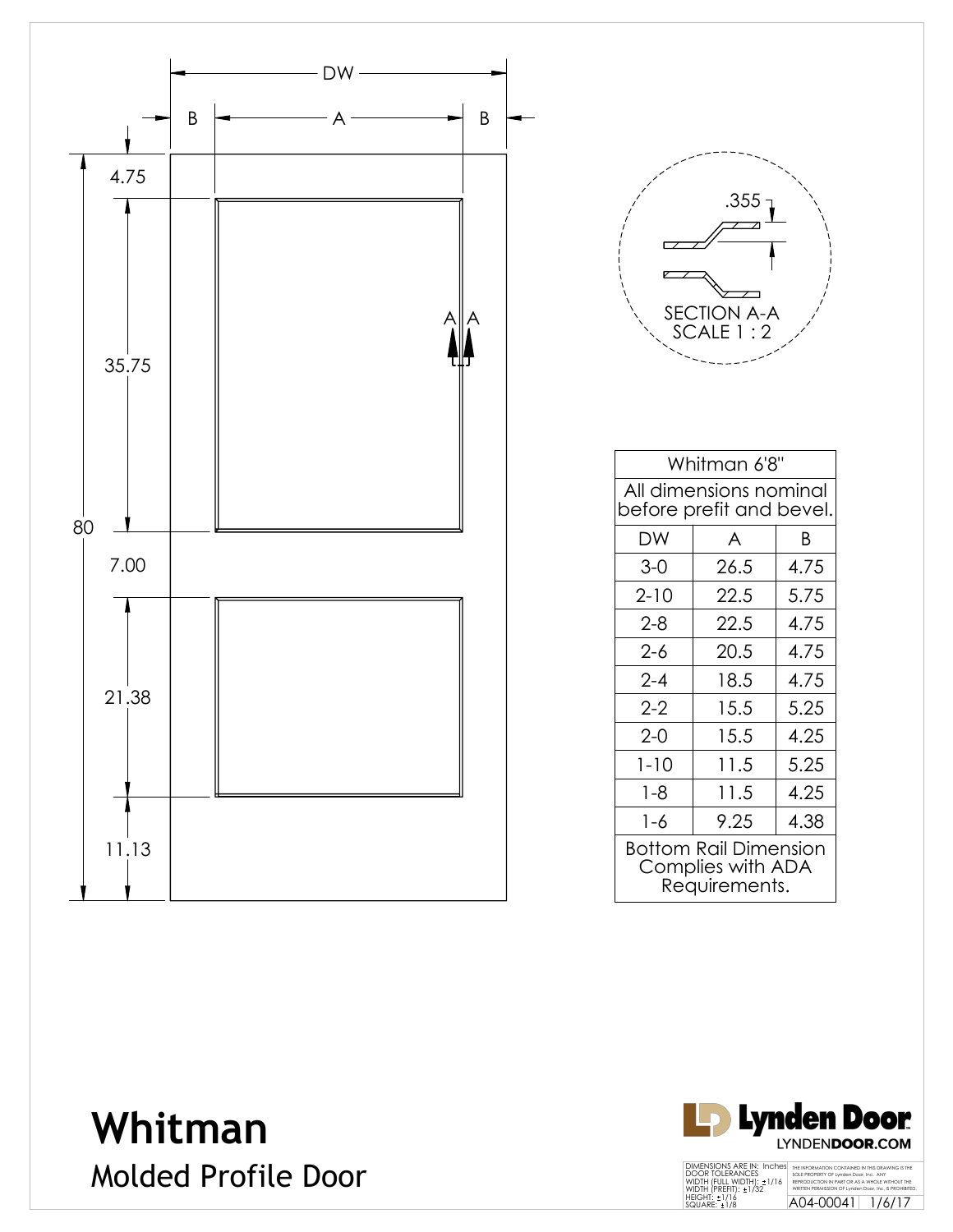



| Whitman 7'0"                                                |      |      |  |
|-------------------------------------------------------------|------|------|--|
| All dimensions nominal<br>before prefit and bevel.          |      |      |  |
| DW                                                          | A    | R    |  |
| $3-0$                                                       | 26.5 | 4.75 |  |
| $2 - 10$                                                    | 22.5 | 5.75 |  |
| $2 - 8$                                                     | 22.5 | 4.75 |  |
| $2 - 6$                                                     | 20.5 | 4.75 |  |
| $2 - 4$                                                     | 18.5 | 4.75 |  |
| $2 - 2$                                                     | 15.5 | 5.25 |  |
| $2 - 0$                                                     | 15.5 | 4.25 |  |
| $1 - 10$                                                    | 11.5 | 5.25 |  |
| $1 - 8$                                                     | 11.5 | 4.25 |  |
| 1-6                                                         | 9.25 | 4.38 |  |
| Bottom Rail Dimension<br>Complies with ADA<br>Requirements. |      |      |  |